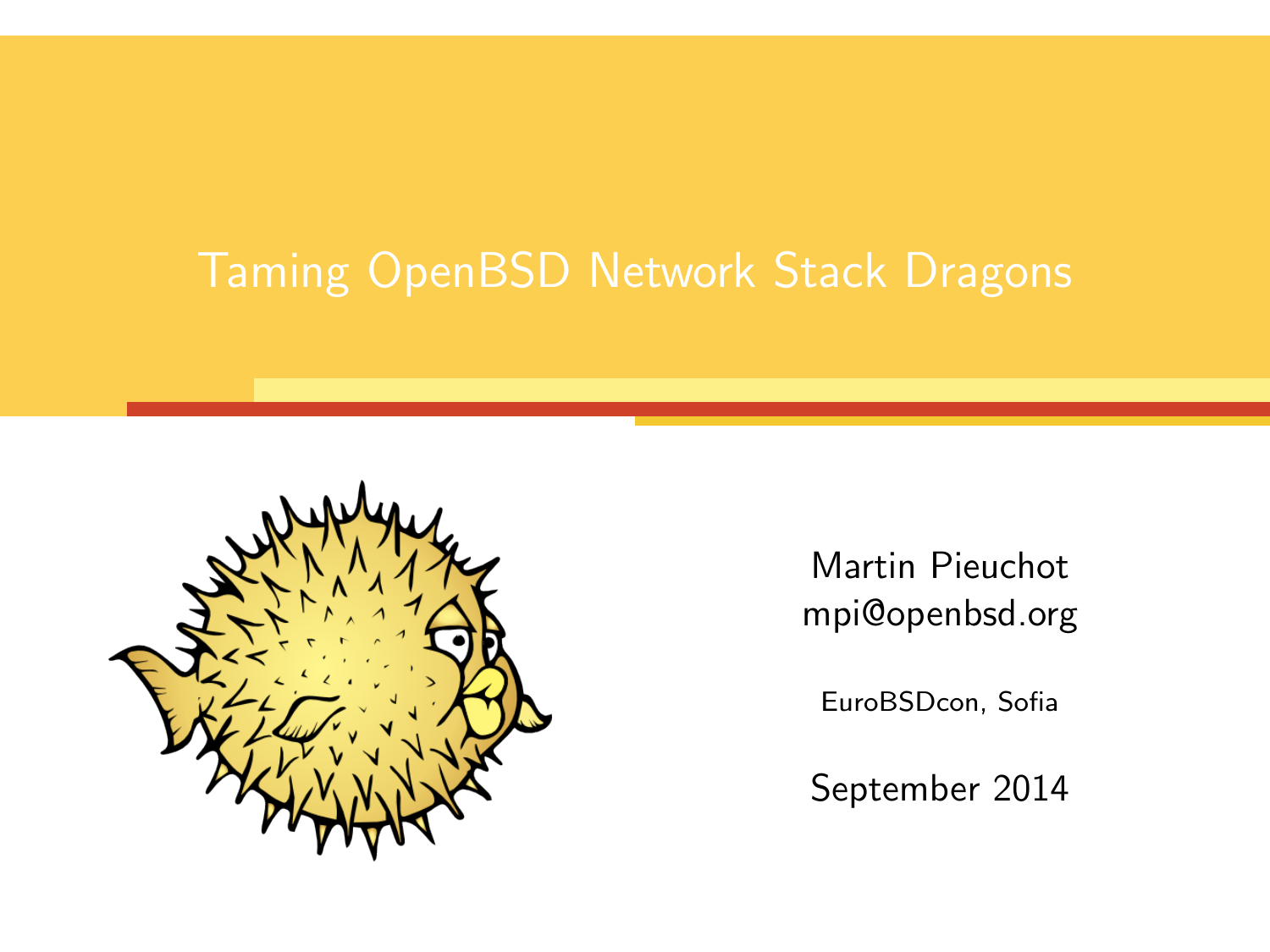# Taming OpenBSD Network Stack Dragons

sys/net/radix\_mpath.c

```
/*
* Stolen from radix.c rn addroute().
* This is nasty code with a certain amount of magic and dragons.
 [...]
*/
```
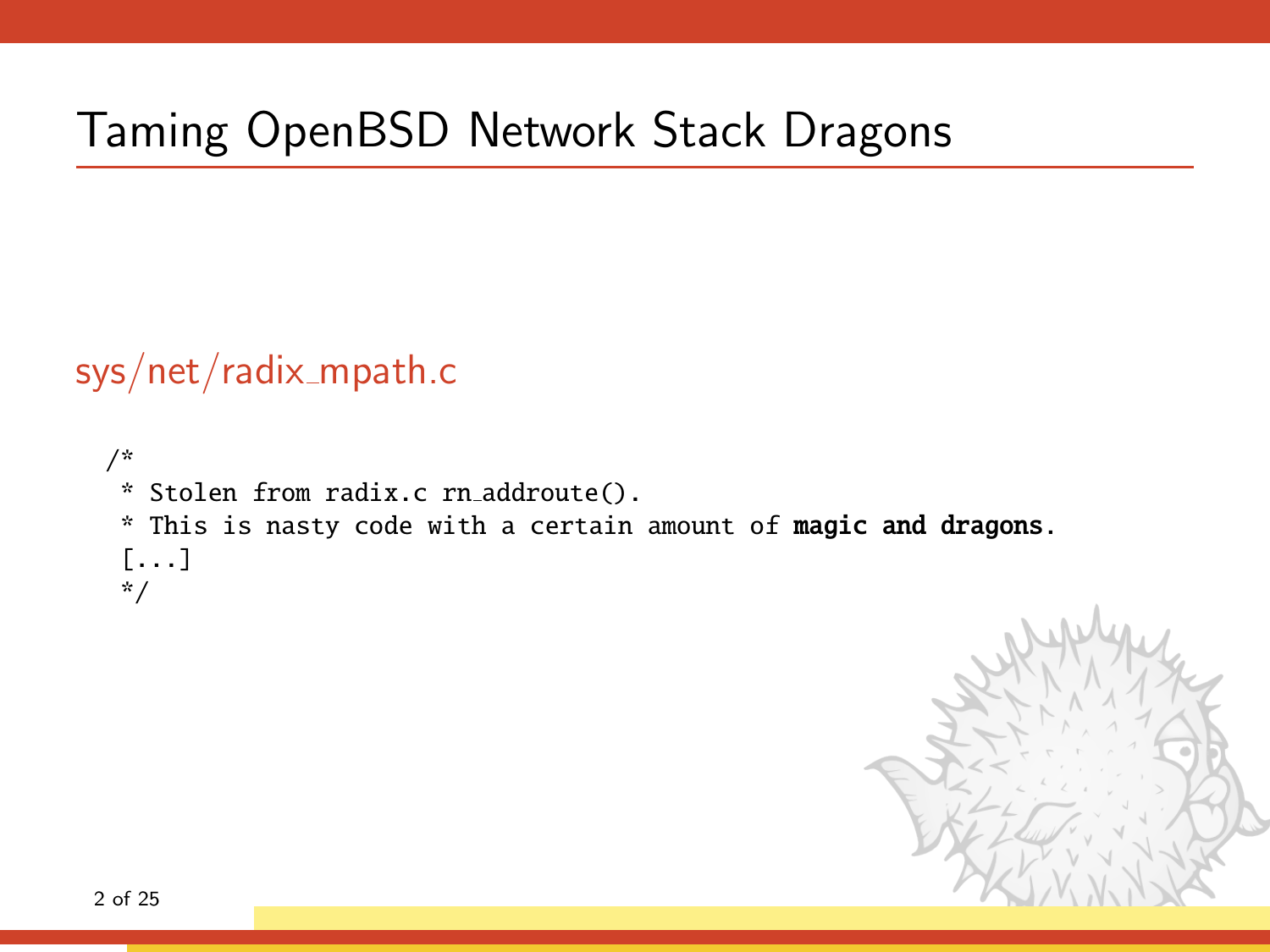[Motivation](#page-3-0)

[Representing Addresses & Routes](#page-5-0)

[Stack Metamorphosis](#page-12-0)

[Where are we now?](#page-18-0)

[Conclusion](#page-22-0)

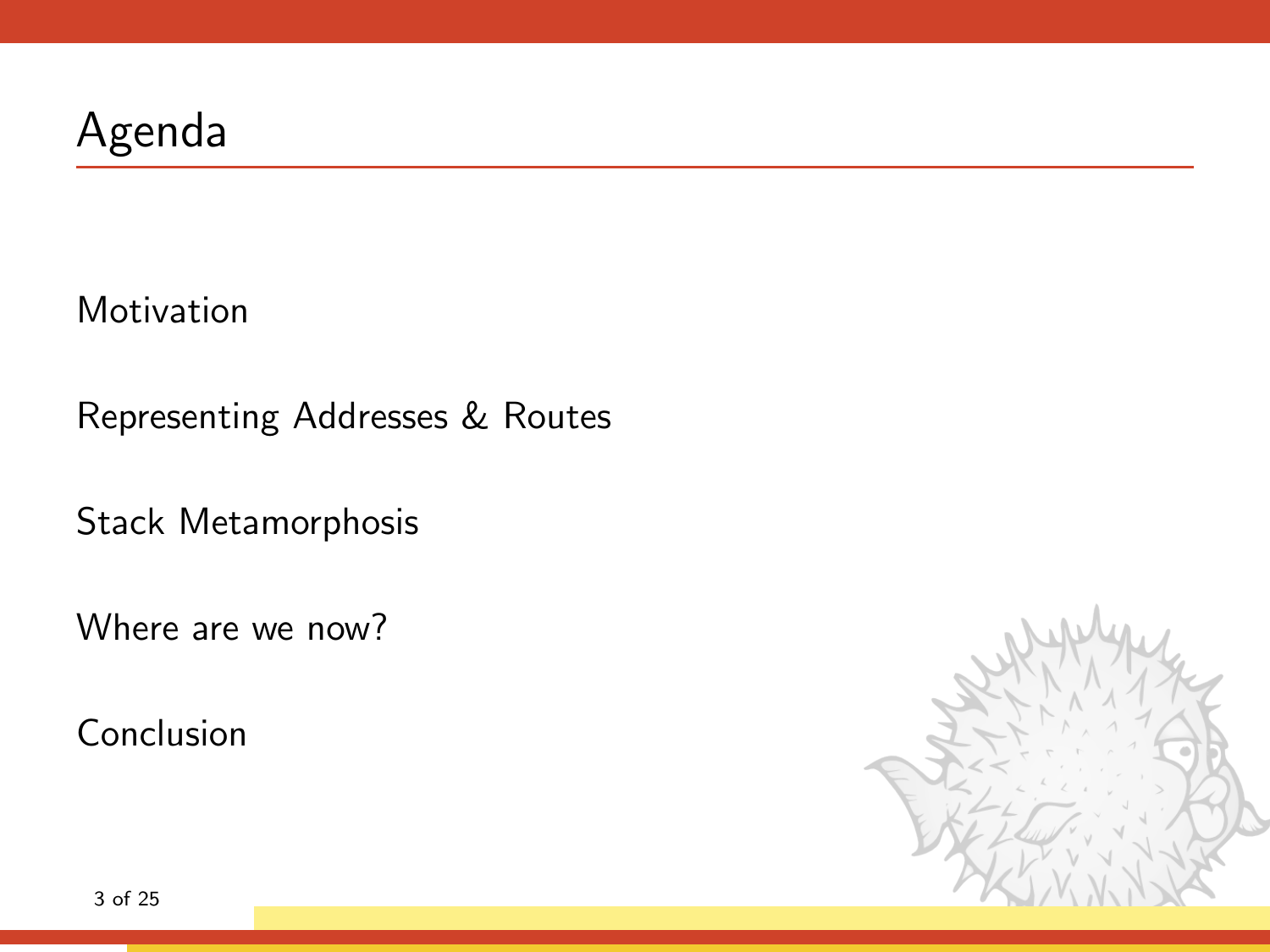### [Motivation](#page-3-0)

[Representing Addresses & Routes](#page-5-0)

[Stack Metamorphosis](#page-12-0)

[Where are we now?](#page-18-0)

[Conclusion](#page-22-0)

<span id="page-3-0"></span>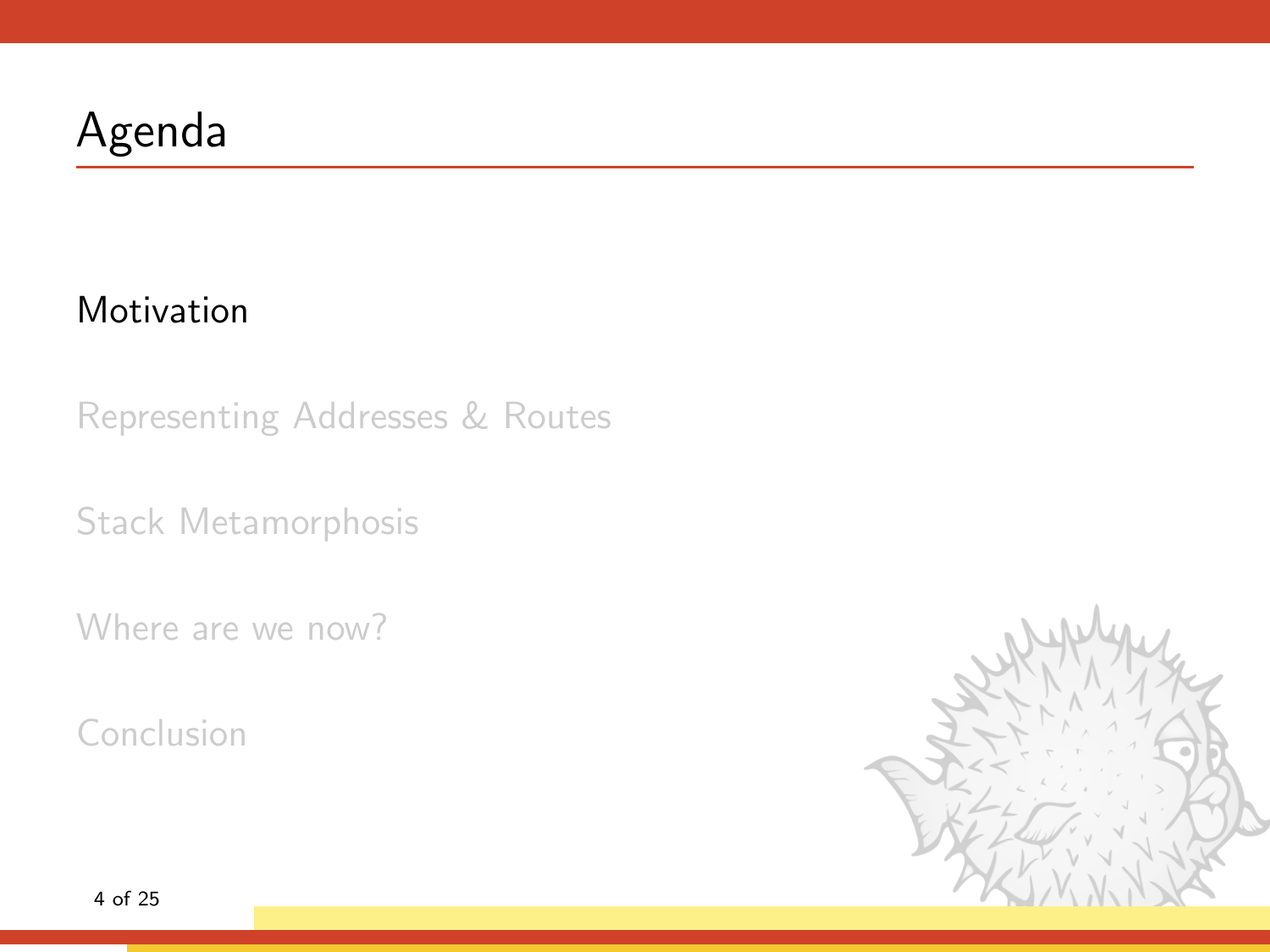### Motivation

- 1. Give a talk at EuroBSDCon
- 2. Enjoy code from the 80's
- 3. Make it easier to run it in parallel
	- Execute (some parts of) the forwarding path on  $> 1$  CPUs
	- $\Box$  Cleaning from the "top": ioctl and ipforward paths
- 4. Adapt it to a Plug & Play world
- 5. Development process: commit early, revert, fix, commit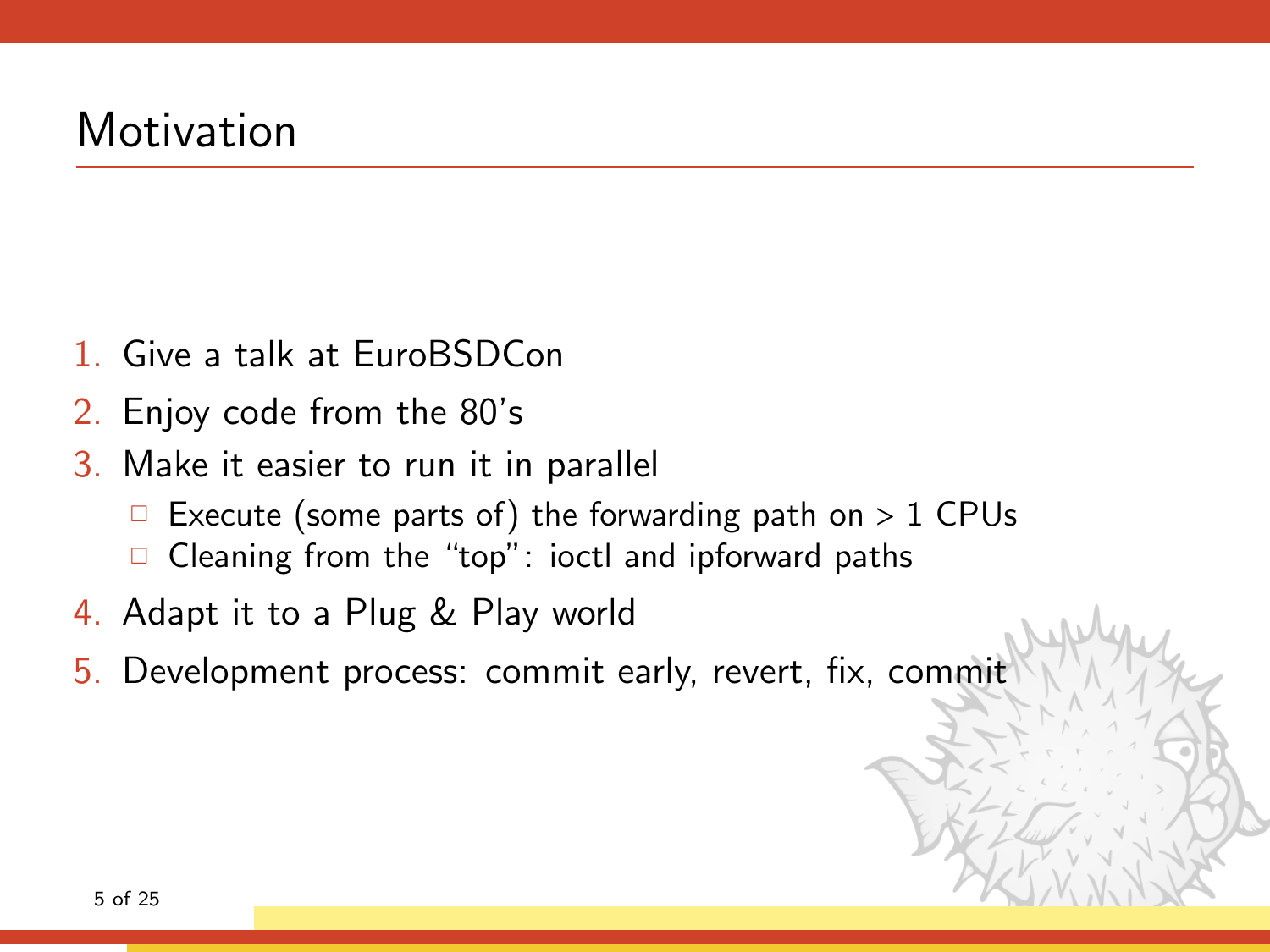[Motivation](#page-3-0)

### [Representing Addresses & Routes](#page-5-0)

[Stack Metamorphosis](#page-12-0)

[Where are we now?](#page-18-0)

[Conclusion](#page-22-0)

<span id="page-5-0"></span>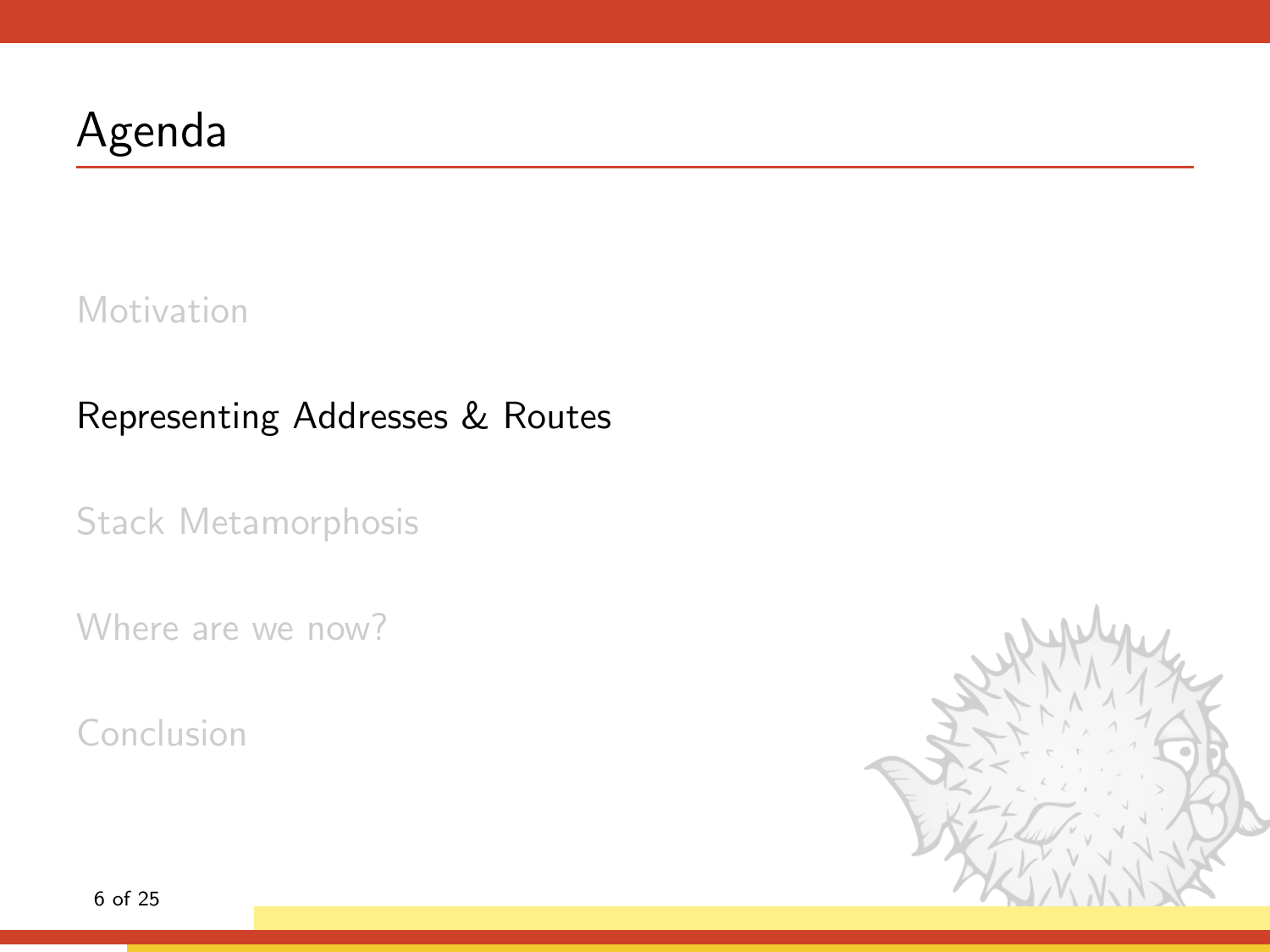## What do we use addresses for?

### Identify peers

- Who is the receiver?
- Who is the sender?

### Direct packets

 $\blacksquare$  Where is the destination?

| <b>IHL</b><br>Ver          | <b>TOS</b> | <b>Packet Length</b>   |                        |
|----------------------------|------------|------------------------|------------------------|
| <b>Identification</b>      |            | <b>Flags</b>           | <b>Fragment Offset</b> |
| <b>Time to Live</b>        | Protocol   | <b>Header Checksum</b> |                        |
| <b>Source Address</b>      |            |                        |                        |
| <b>Destination Address</b> |            |                        |                        |
| <b>Options</b>             |            |                        | <b>Padding</b>         |
| IPv4 header                |            |                        |                        |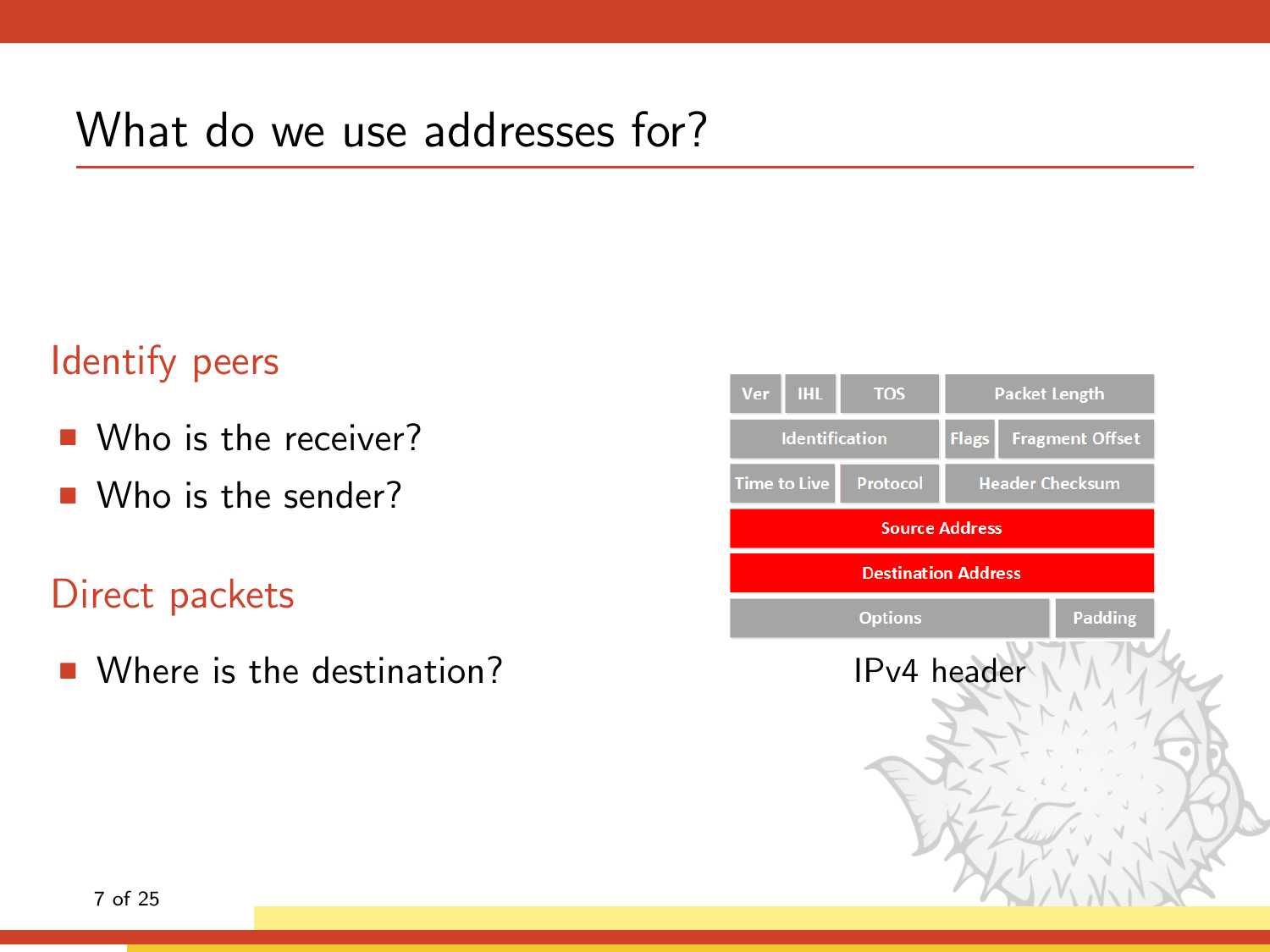### Journey of a packet

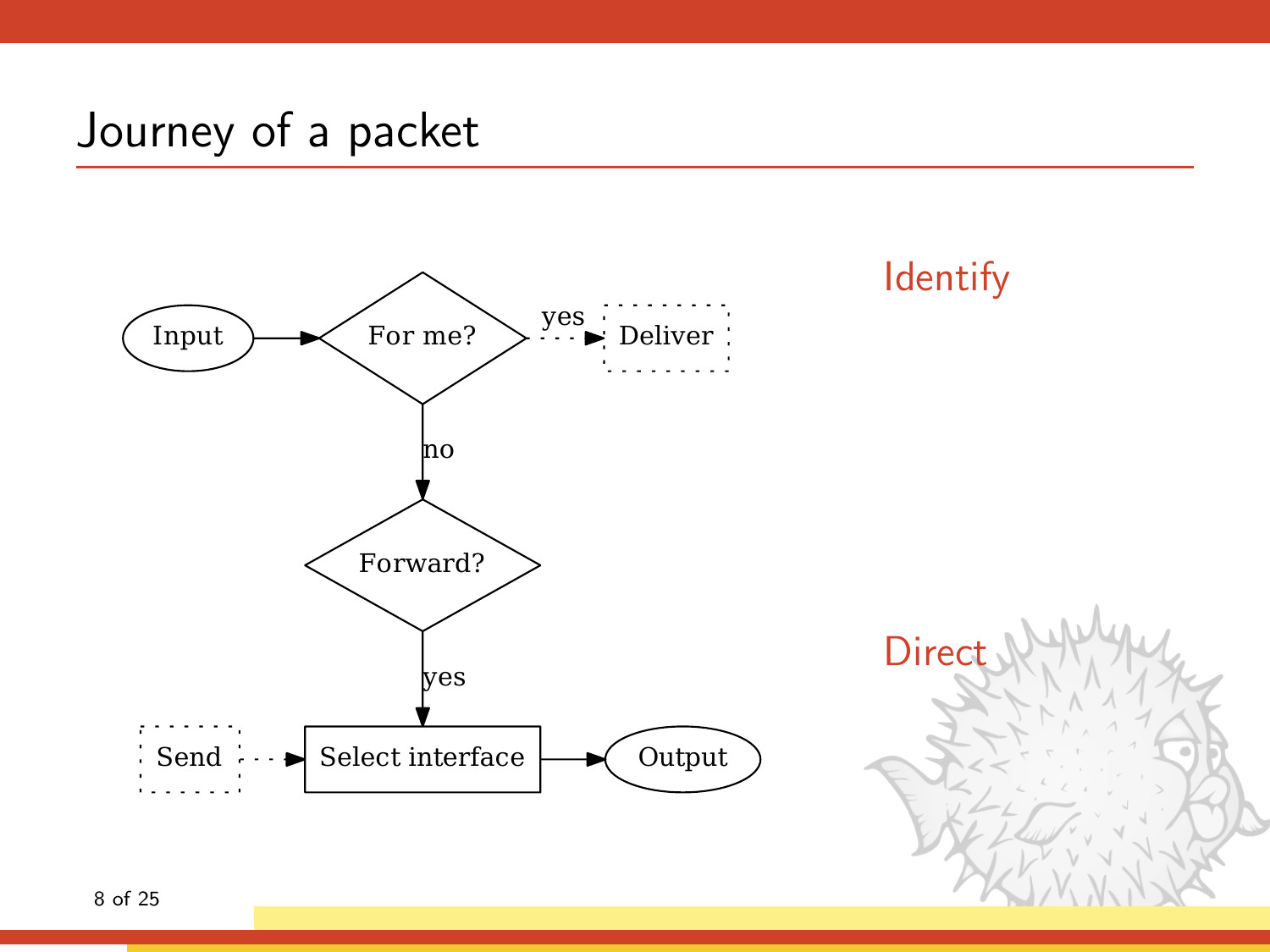### Interface address (ifa)

```
struct ifaddr {
       struct sockaddr *ifa_addr; /* address of interface */
       struct sockaddr *ifa_dstaddr; /* other end of p-to-p link */
#define ifa_broadaddr ifa_dstaddr /* broadcast address interface */
       struct sockaddr *ifa_netmask; /* used to determine subnet */
       struct ifnet *ifa_ifp; /* back-pointer to interface */
       TAILQ_ENTRY(ifaddr) ifa_list; /* list of addresses for interface */
       [...]
};
```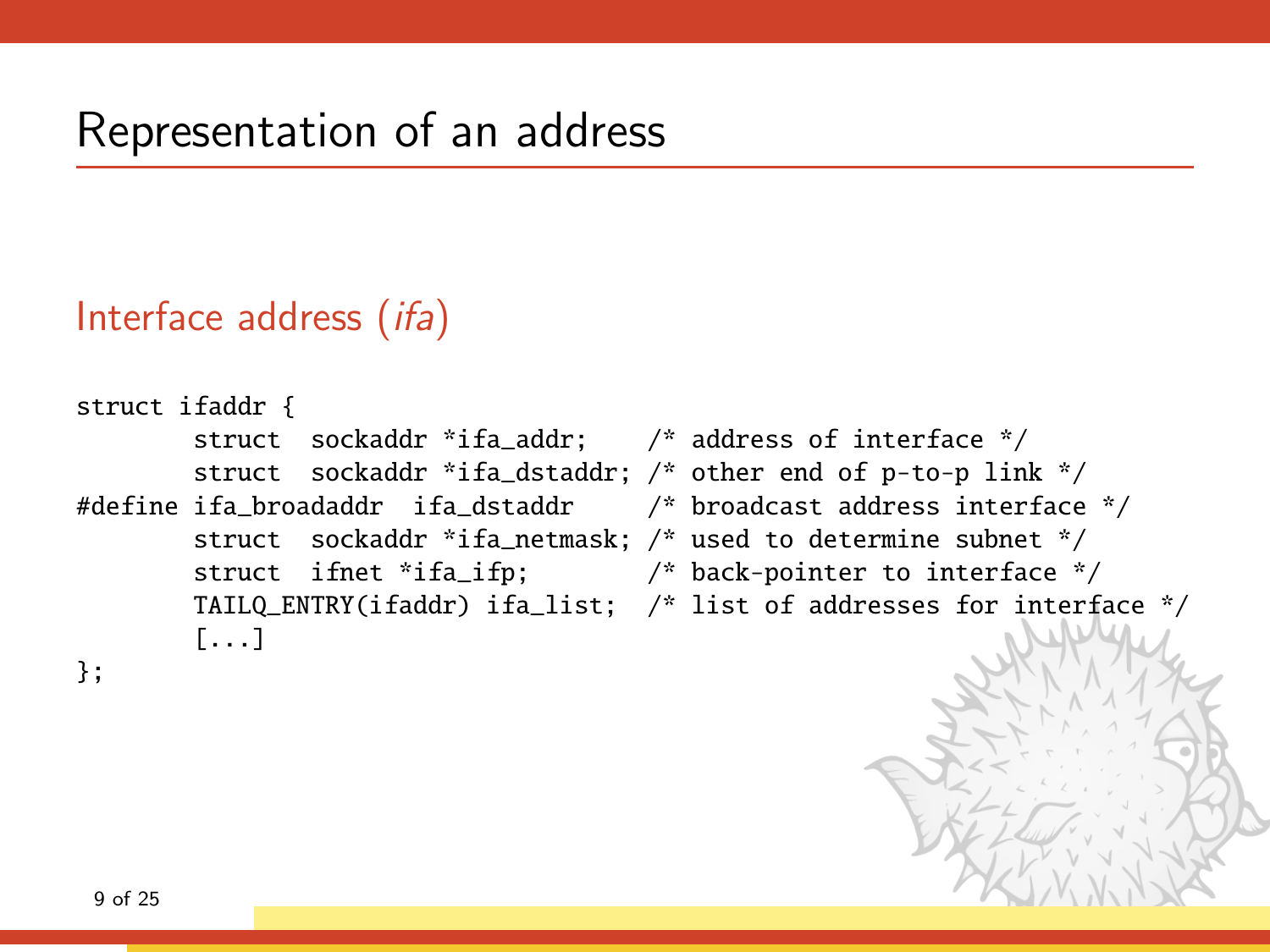### Global data structures

Interface without address

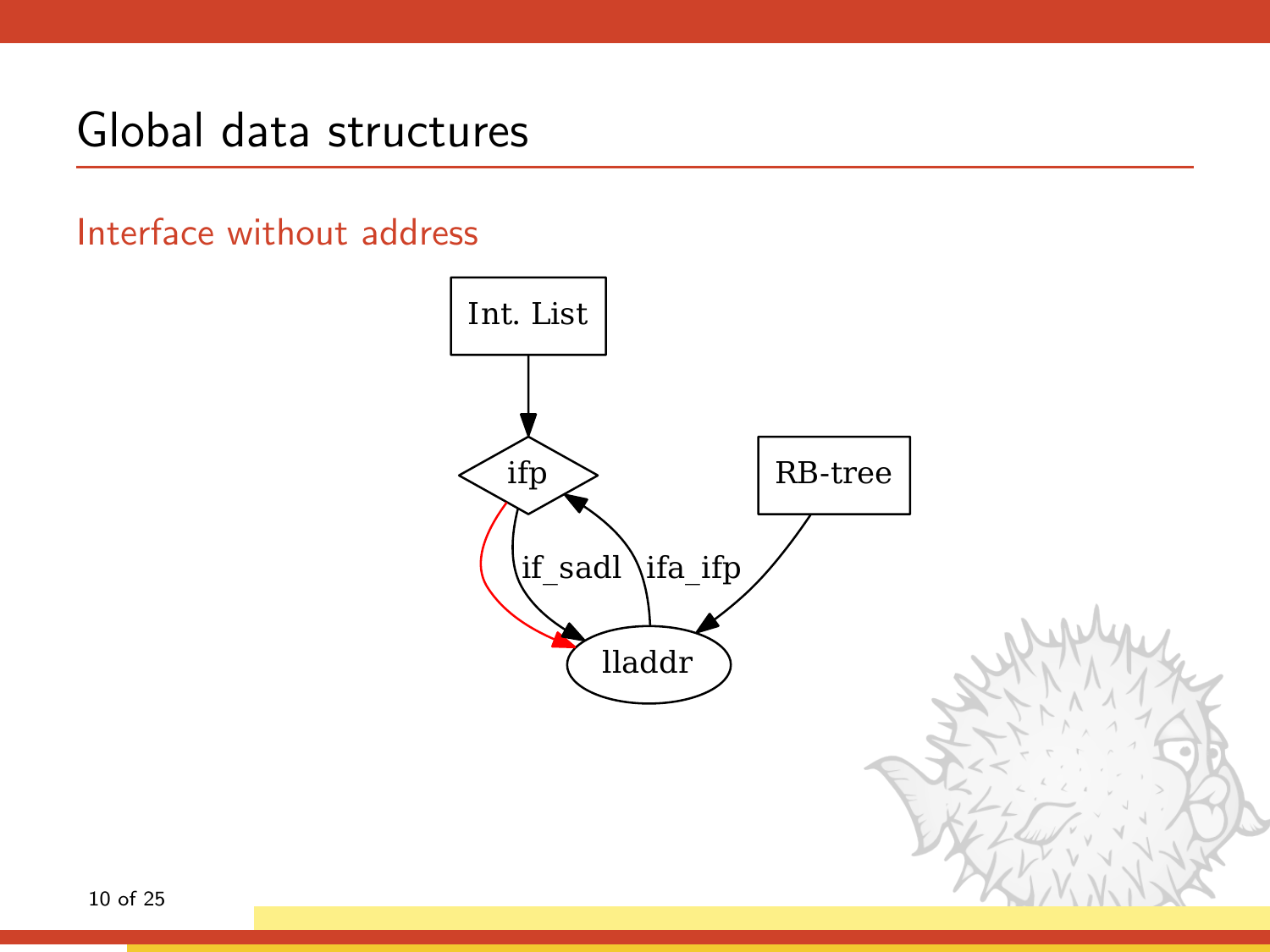### Global data structures

#### Interface with an address

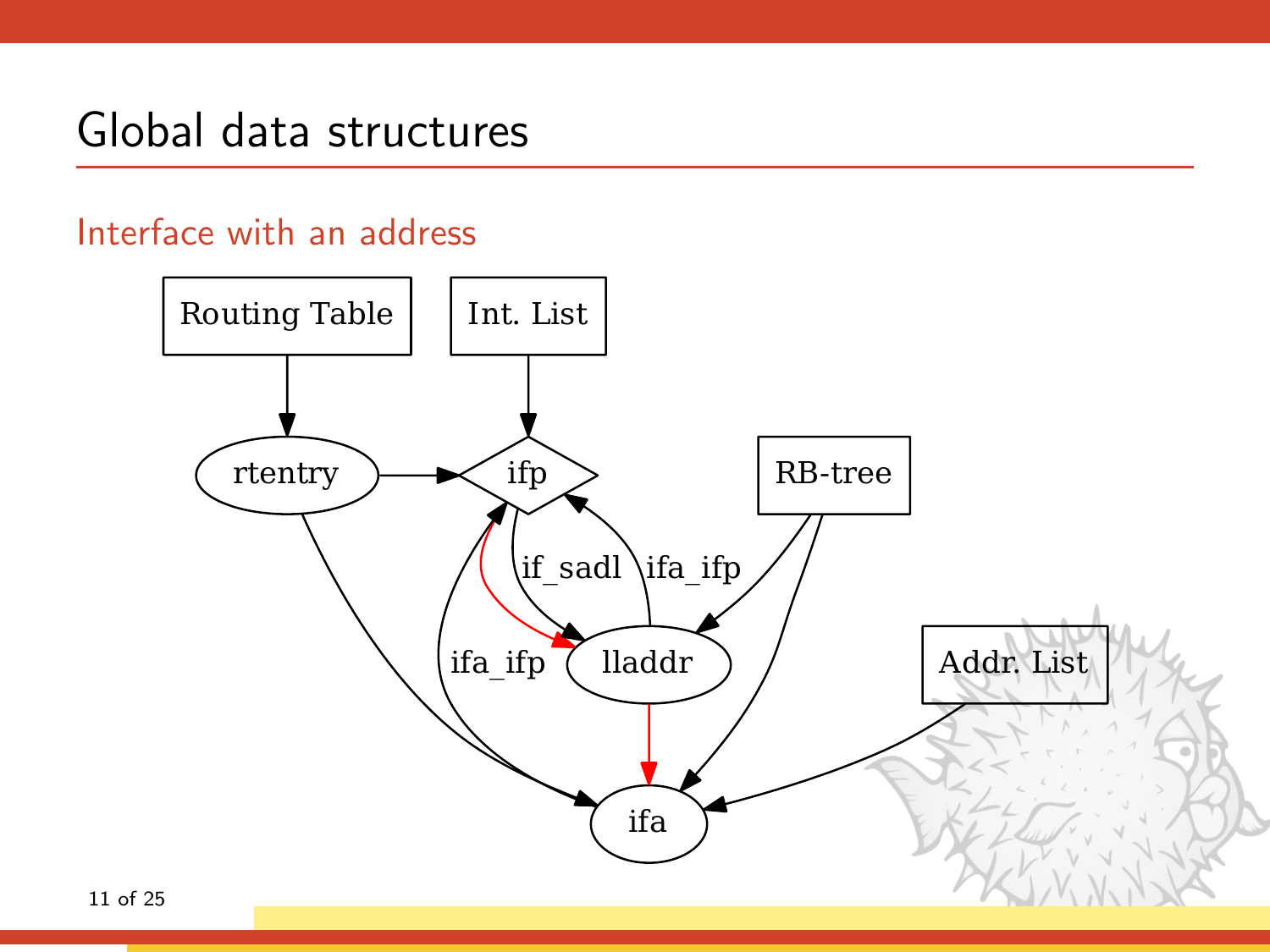### When are they accessed?

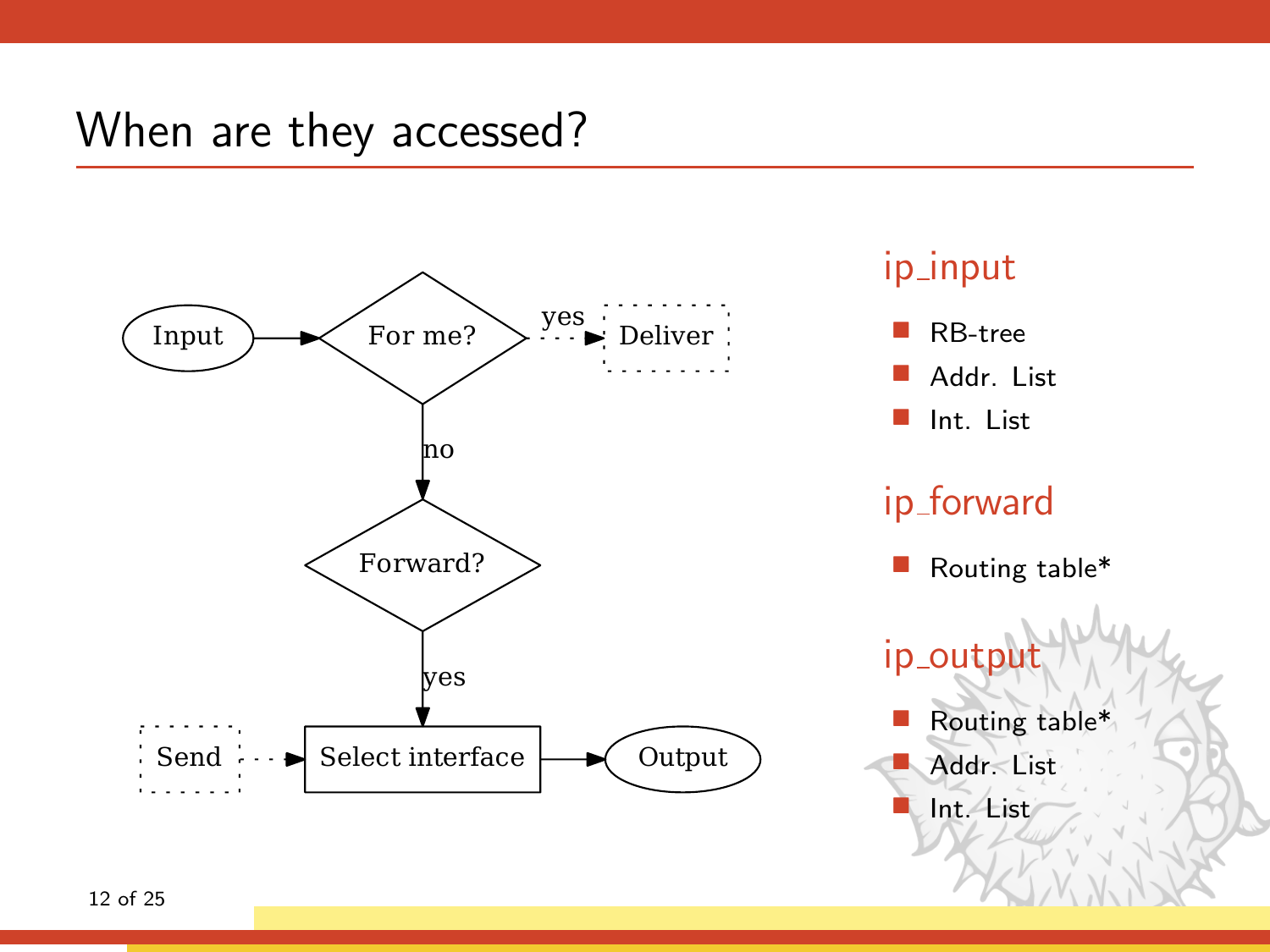[Motivation](#page-3-0)

[Representing Addresses & Routes](#page-5-0)

[Stack Metamorphosis](#page-12-0)

[Where are we now?](#page-18-0)

[Conclusion](#page-22-0)

<span id="page-12-0"></span>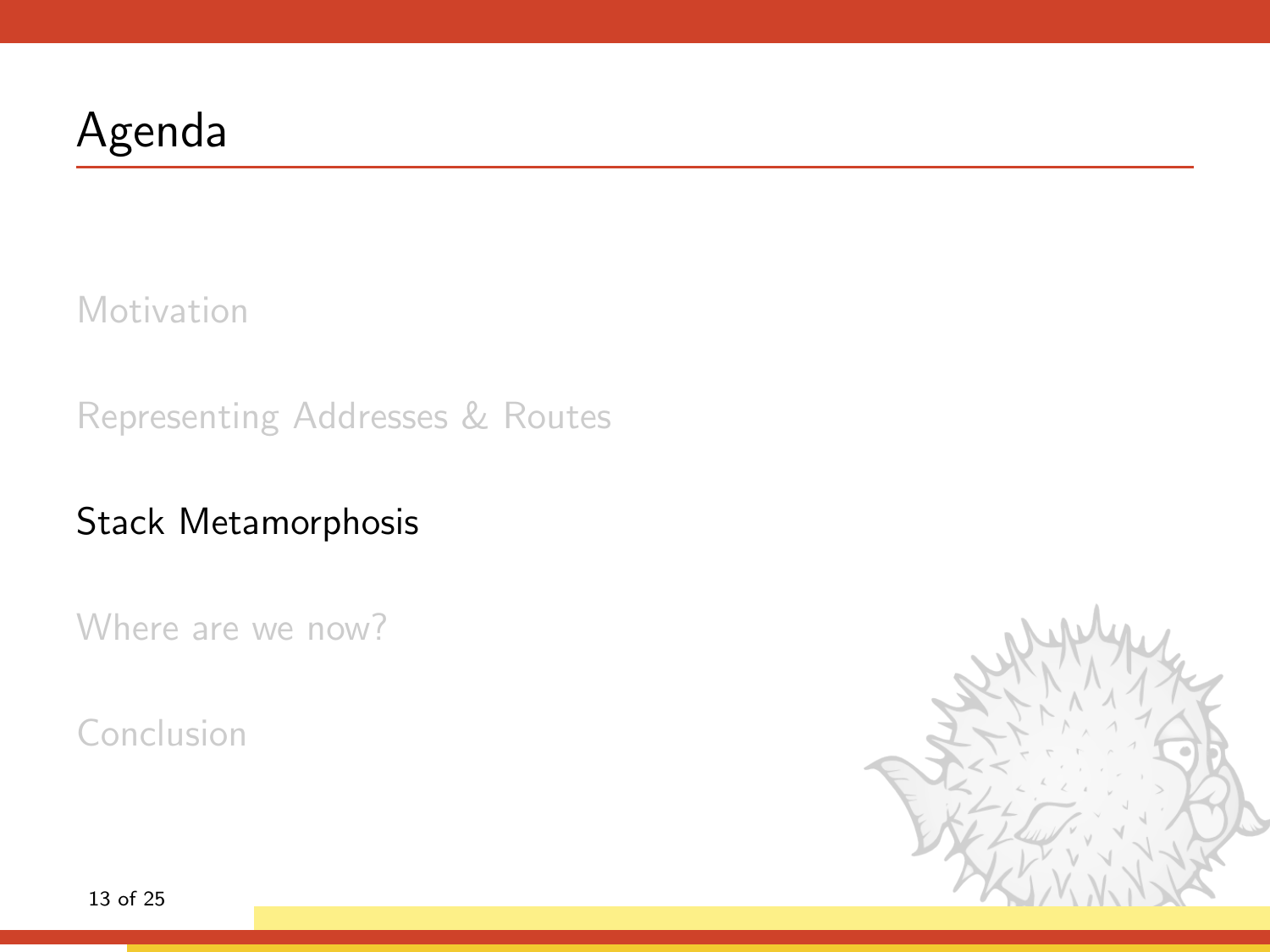- 1. Get rid of link-layer address lookups
- 2. Use local (per  $ifp$ ) lists instead of global ones
- 3. Or simply rewrite the code without the lookup
- 4. Otherwise (in the process context) use the Interface List

#### Some modified functions

carp\_set\_addr(), ether\_output(), ifa\_ifwithnet(), ifa\_ifwithroute(), IFP\_TO\_IA(), in\_localaddr(), in\_pcbbind(), in\_selectsrc(), ipv4\_input(), ip\_output(), m\_cldrop(),  $rip\_usrreq()$ ,  $rt\_getifa()...$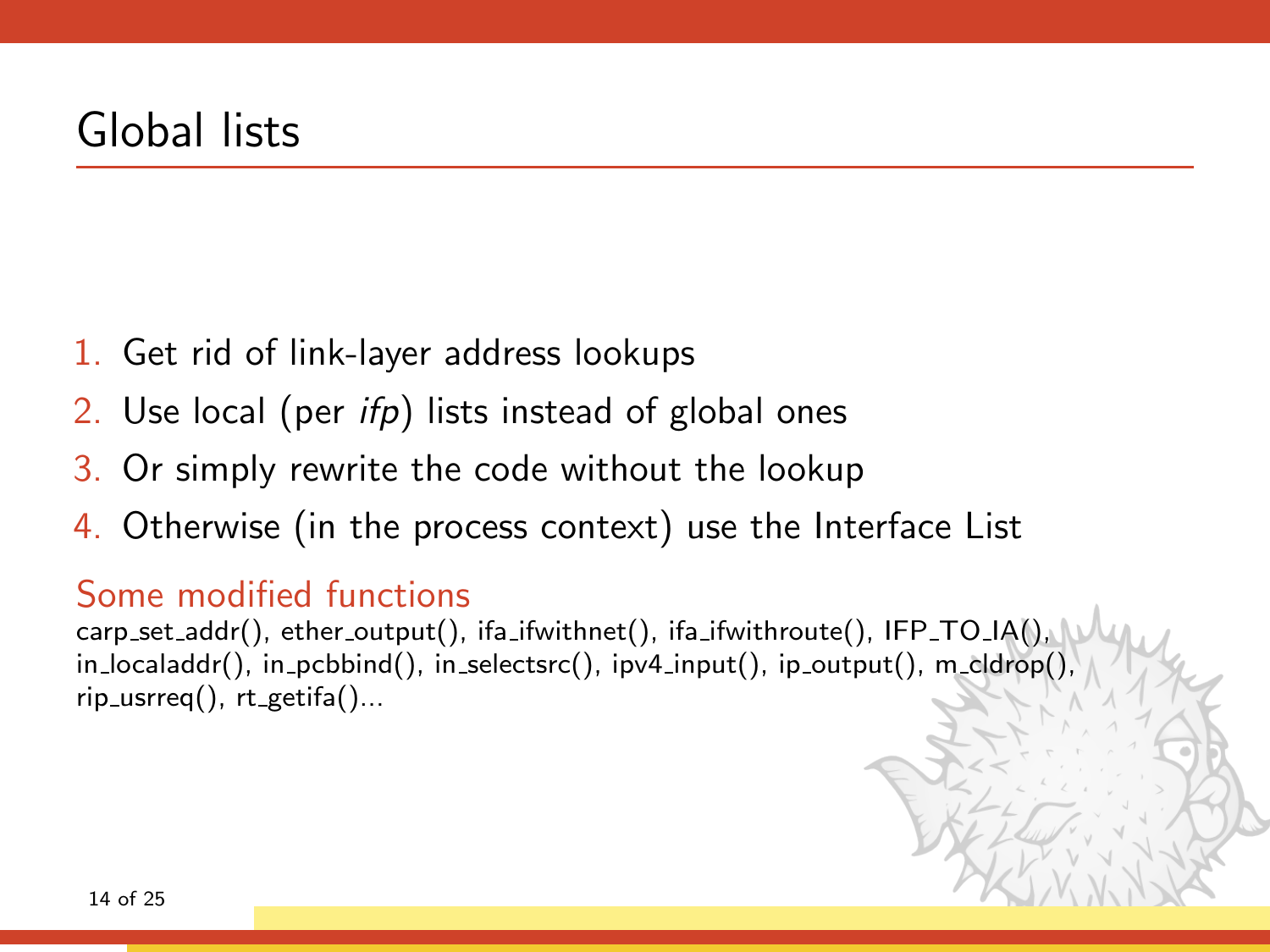- ifa\_ifwithaddr(), ifa\_ifwithdstaddr() and ifa\_ifwithnet()
- 1981: One address per interface (struct *ifnet*)
- 1985: Per interface list of addresses (struct *ifaddr*) 2010: Global RB-Tree of addresses
- 1985: Global list of addresses per protocol (i.e. struct in ifaddr) 1999: KAME uses the routing table to forward or deliver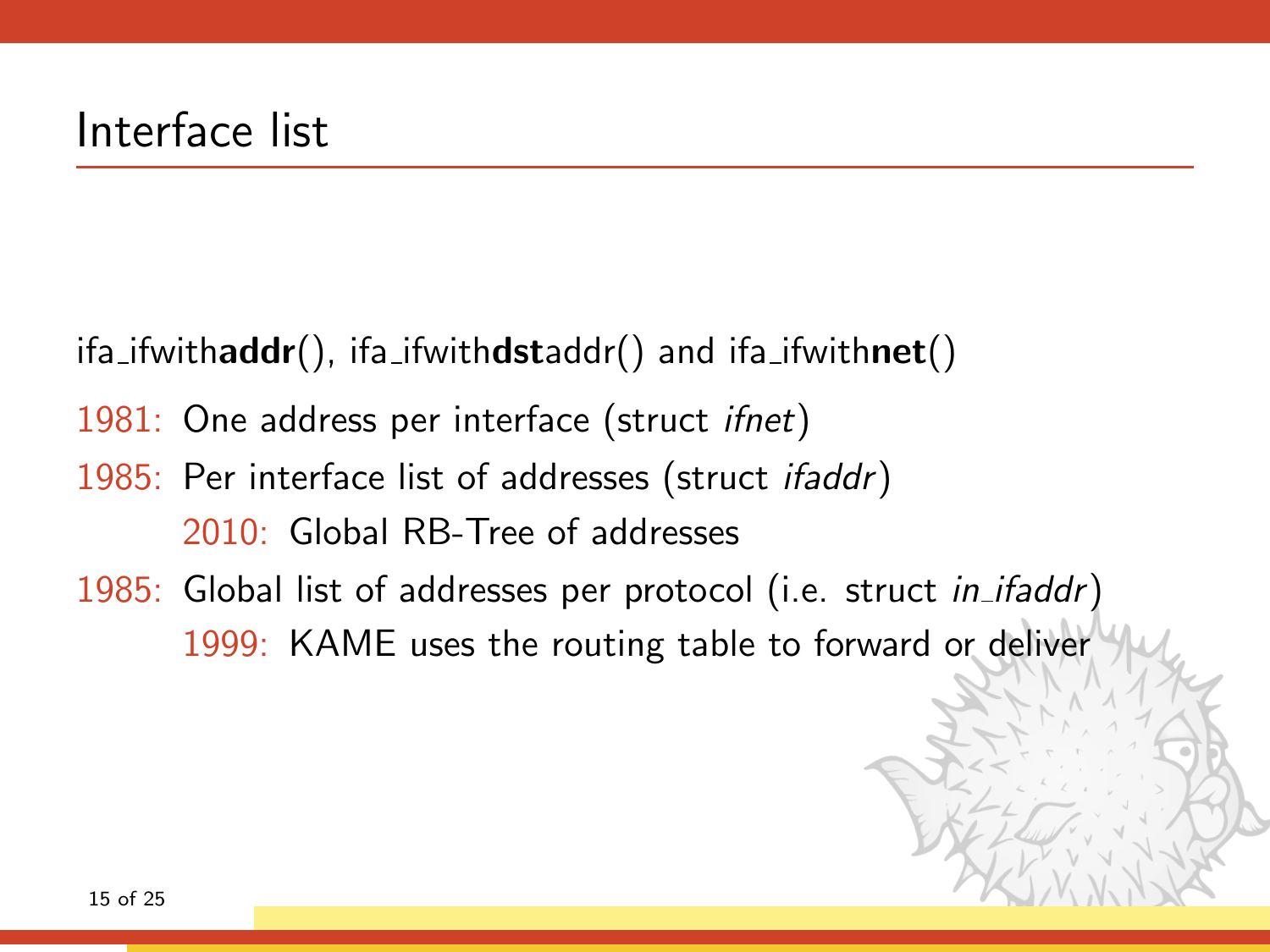### Routing table

- Use the routing table for address lookups □ Consolidate KAME's "loobpack" hack RTF LOCAL For each configured address RTF BROADCAST For every IPv4 subnet
- Only one global structure
	- $\Box$  Easier than maintaining coherency between various structures
	- $\Box$  Needs some love to be accessed in parallel
- Not slower/faster than the actual RB-tree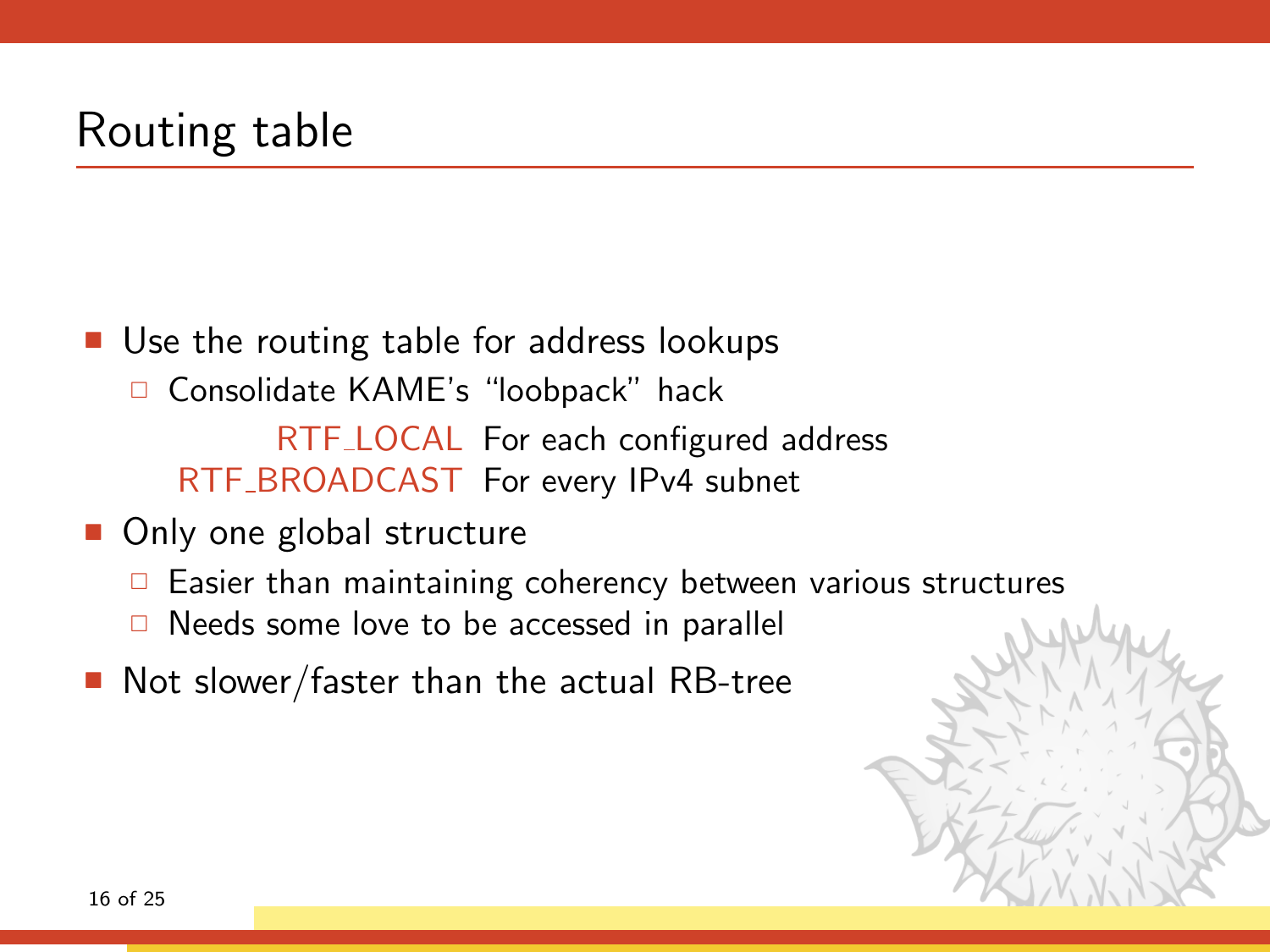Protocol multicast addresses



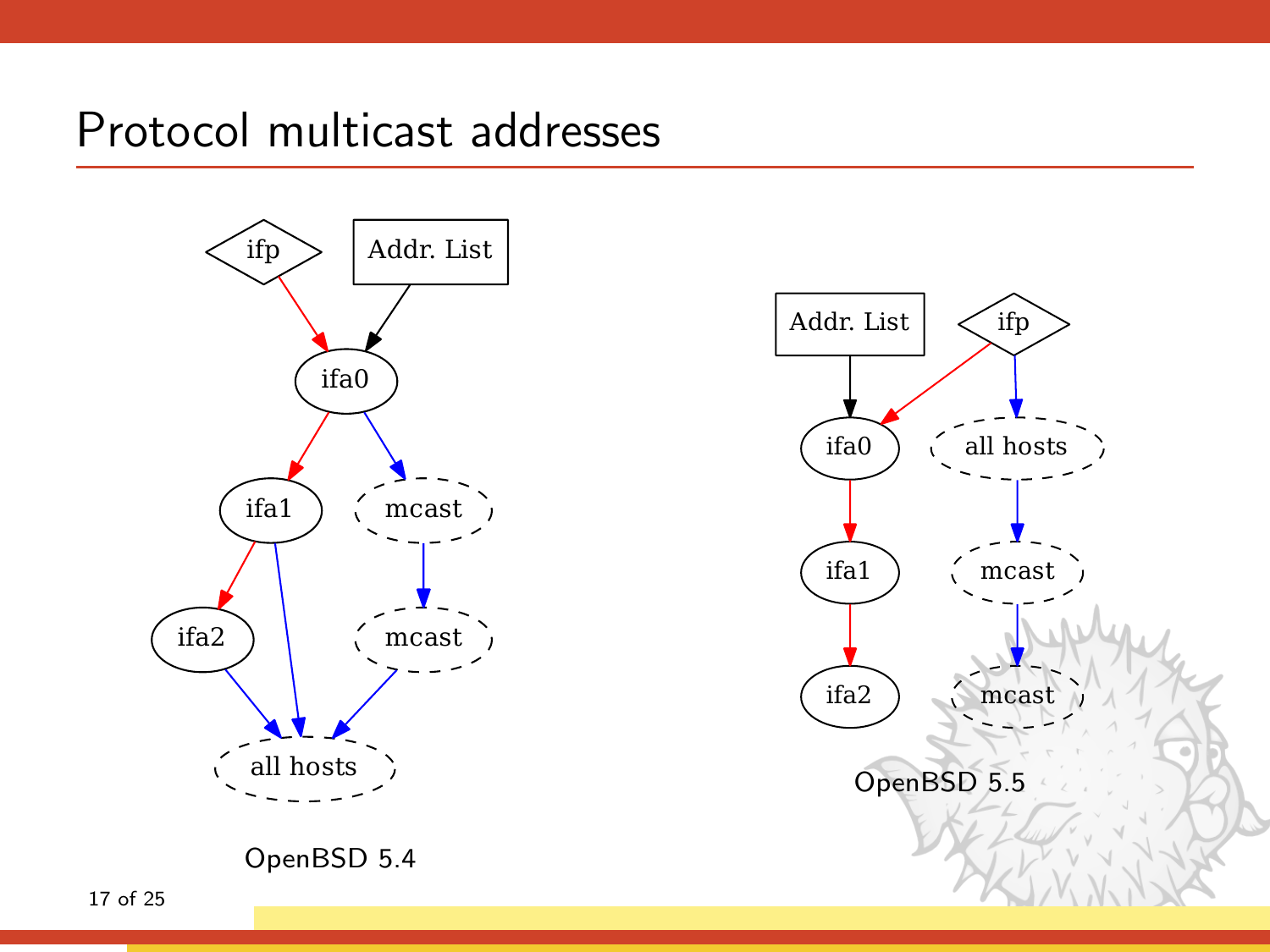### Related changes

■ The link-layer address has been remove from all the lists

- $\Box$  No need to move this information to the routing table
- $\Box$  Many many dragons in this code
- SO\_DONTROUTE is no longer supported
	- $\Box$  No option to bypass the routing table
- $\blacksquare$  Interface indexes are now unique
	- $\Box$  Avoid dangling pointers
- inet ntop() replaces inet ntoa() in the kernel

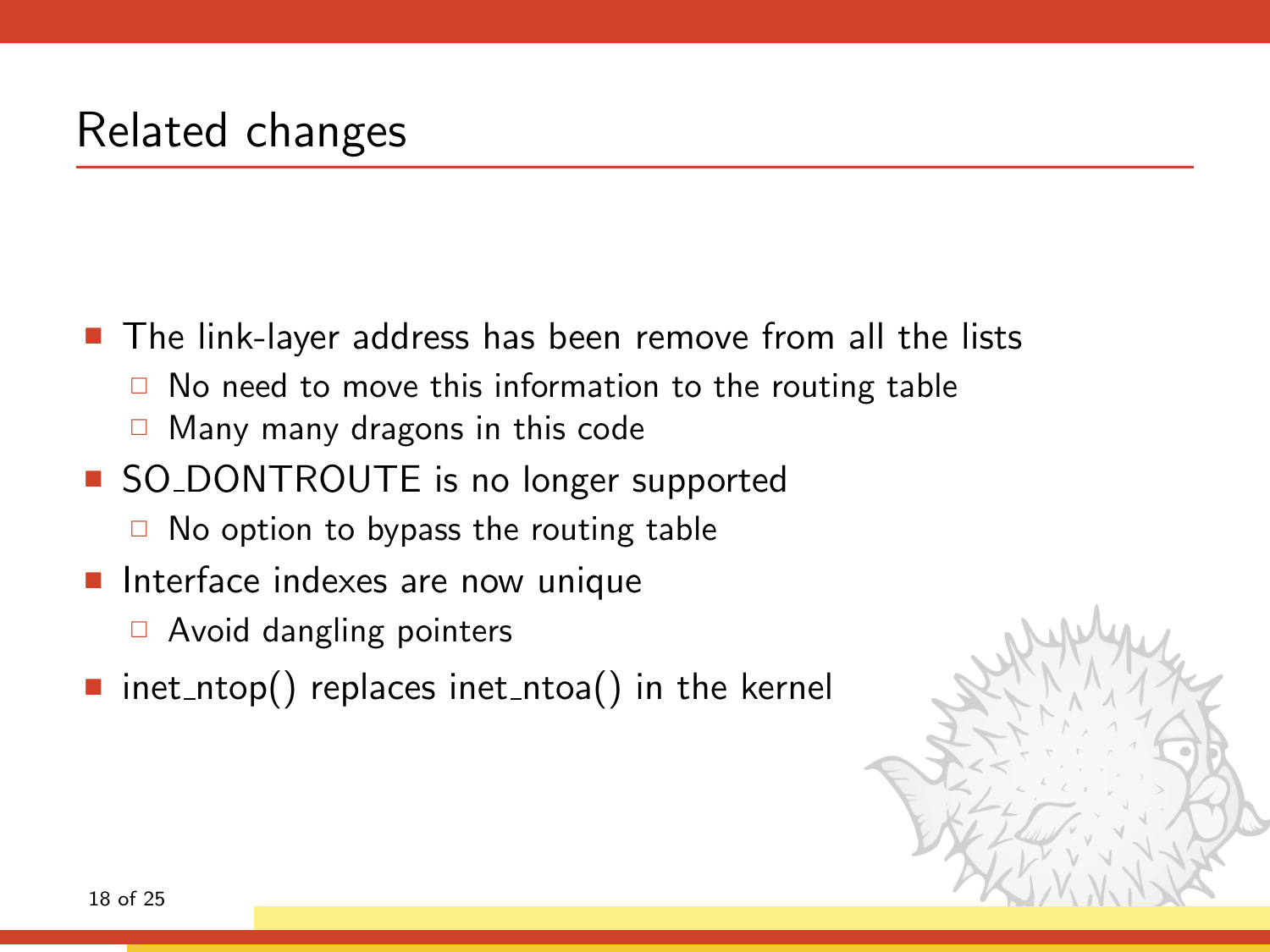[Motivation](#page-3-0)

[Representing Addresses & Routes](#page-5-0)

[Stack Metamorphosis](#page-12-0)

[Where are we now?](#page-18-0)

[Conclusion](#page-22-0)

<span id="page-18-0"></span>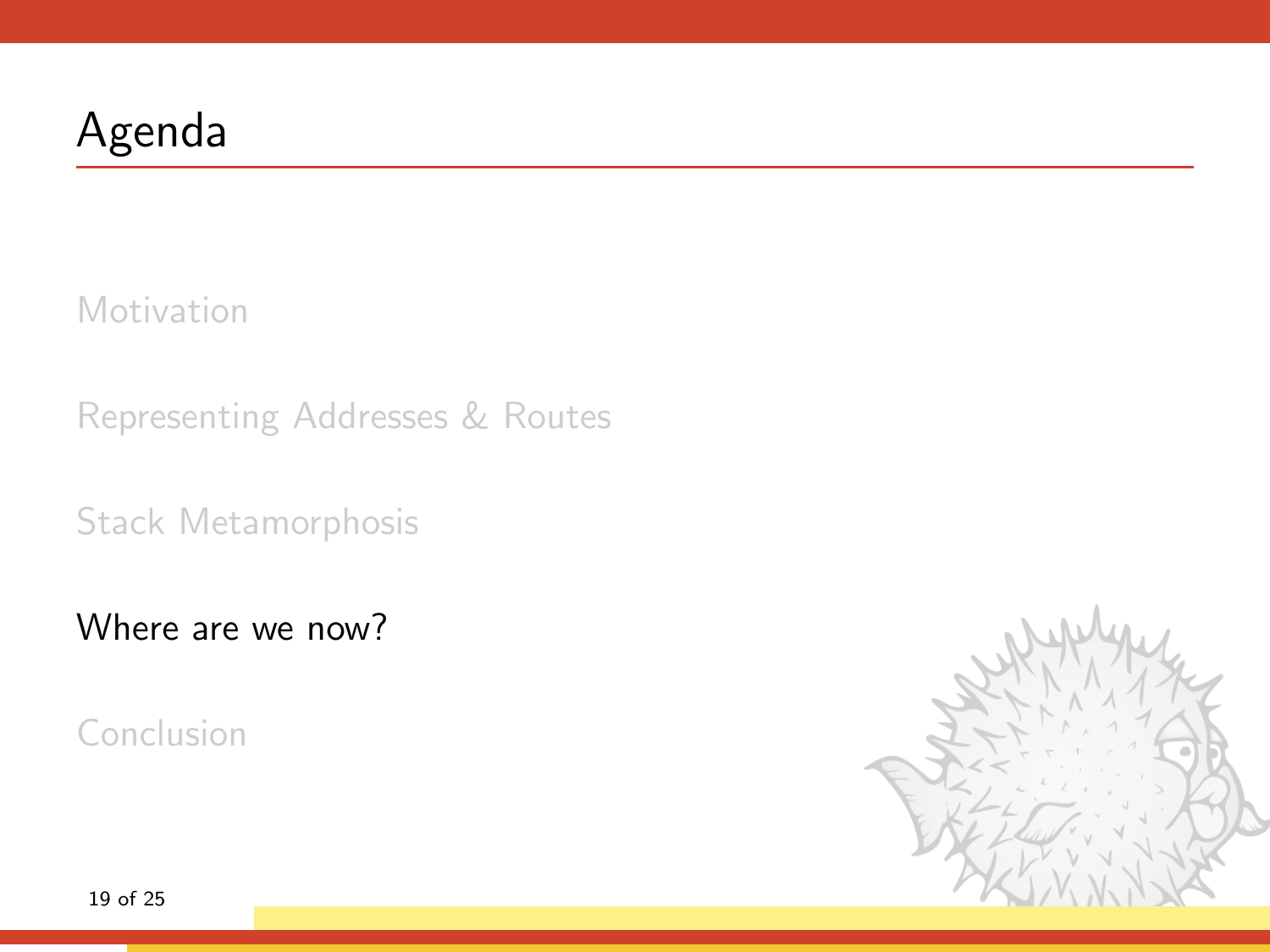## Global data structures

### Interface with an address



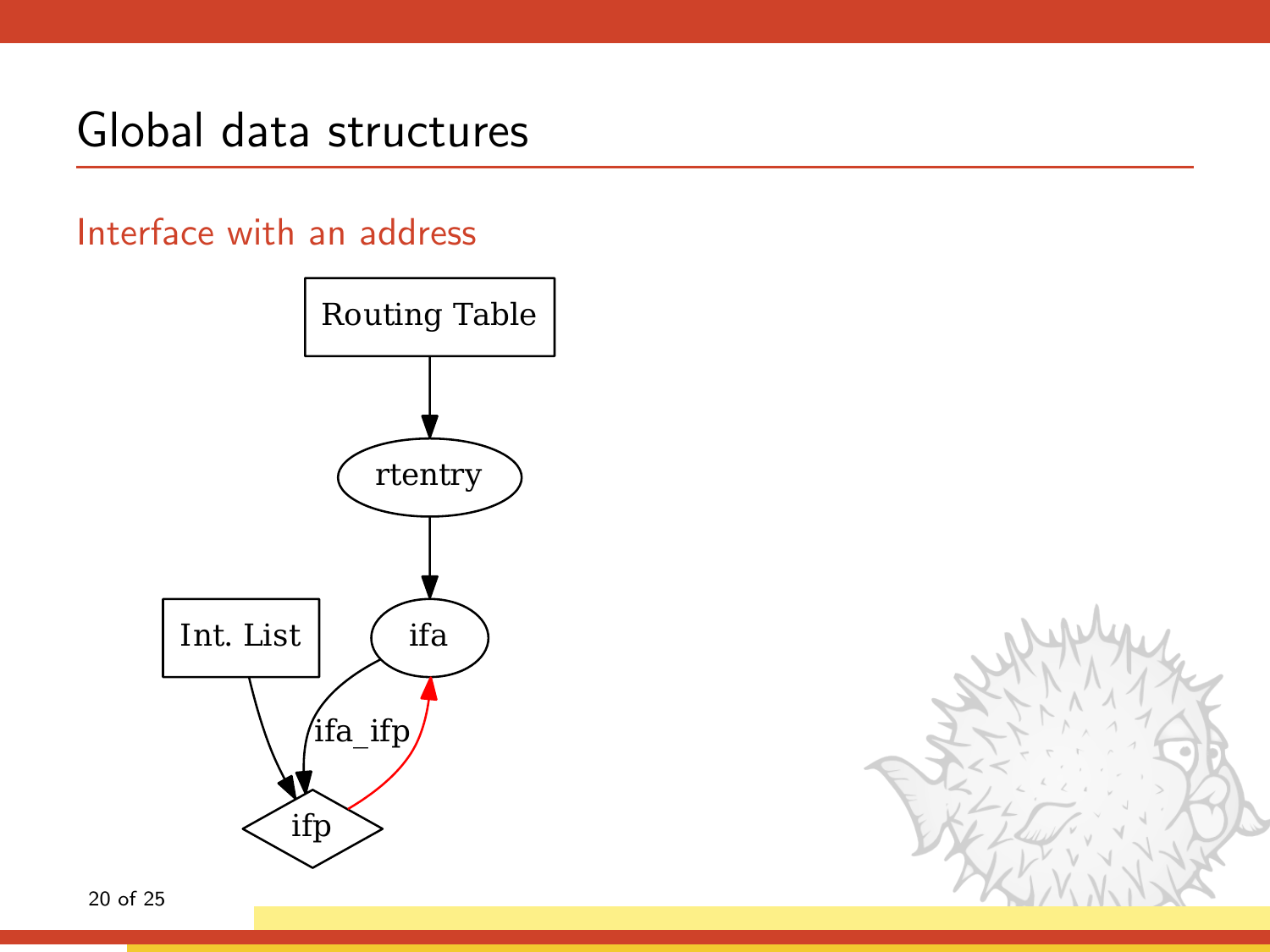### When are they accessed?

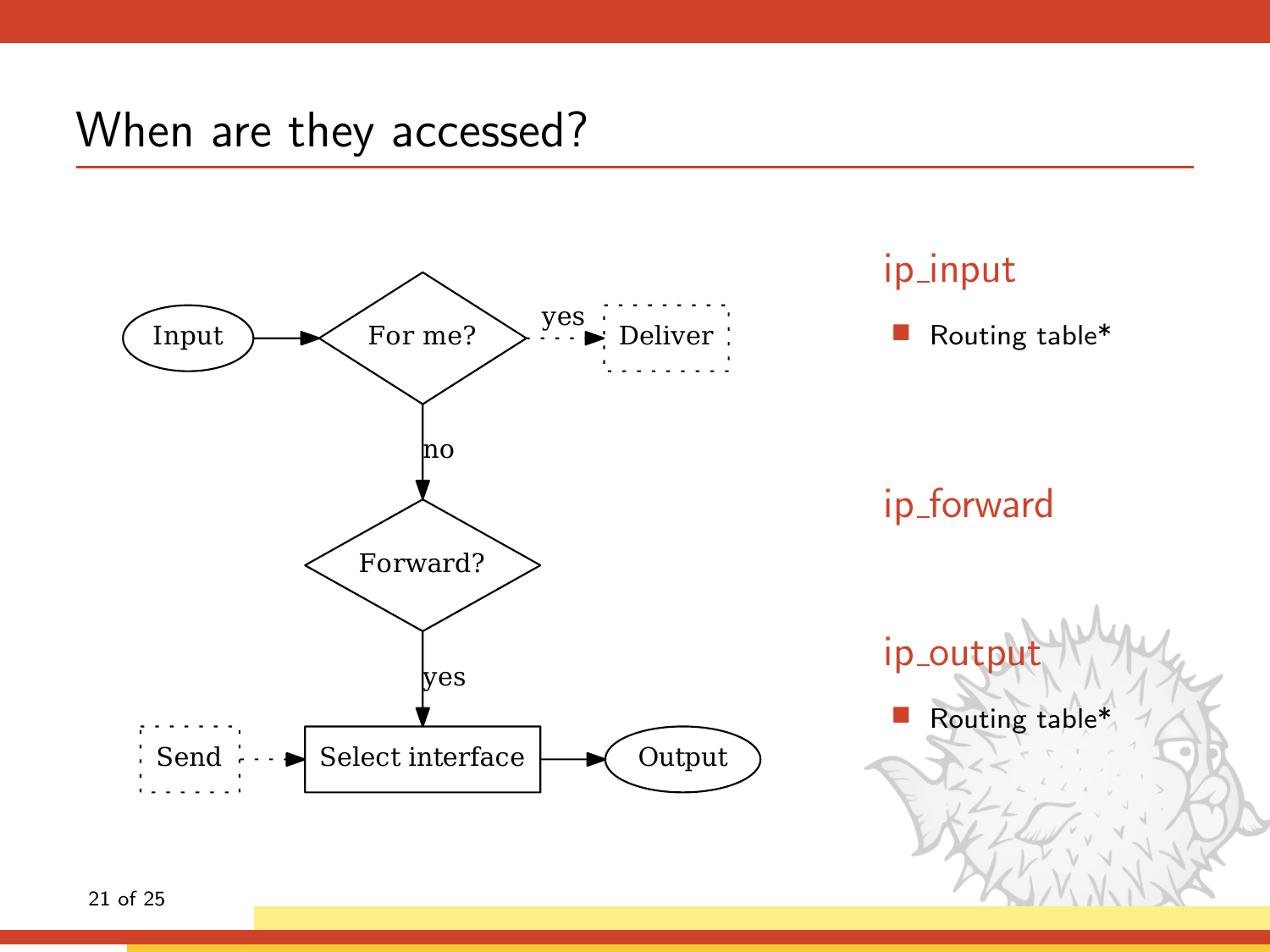- Diff to kill the RB-tree is on tech@
- RTF\_LOCAL routes still points to lo0
- Still doing 2 lookups in the forwarding case

Hopefully integrated for OpenBSD 5.7

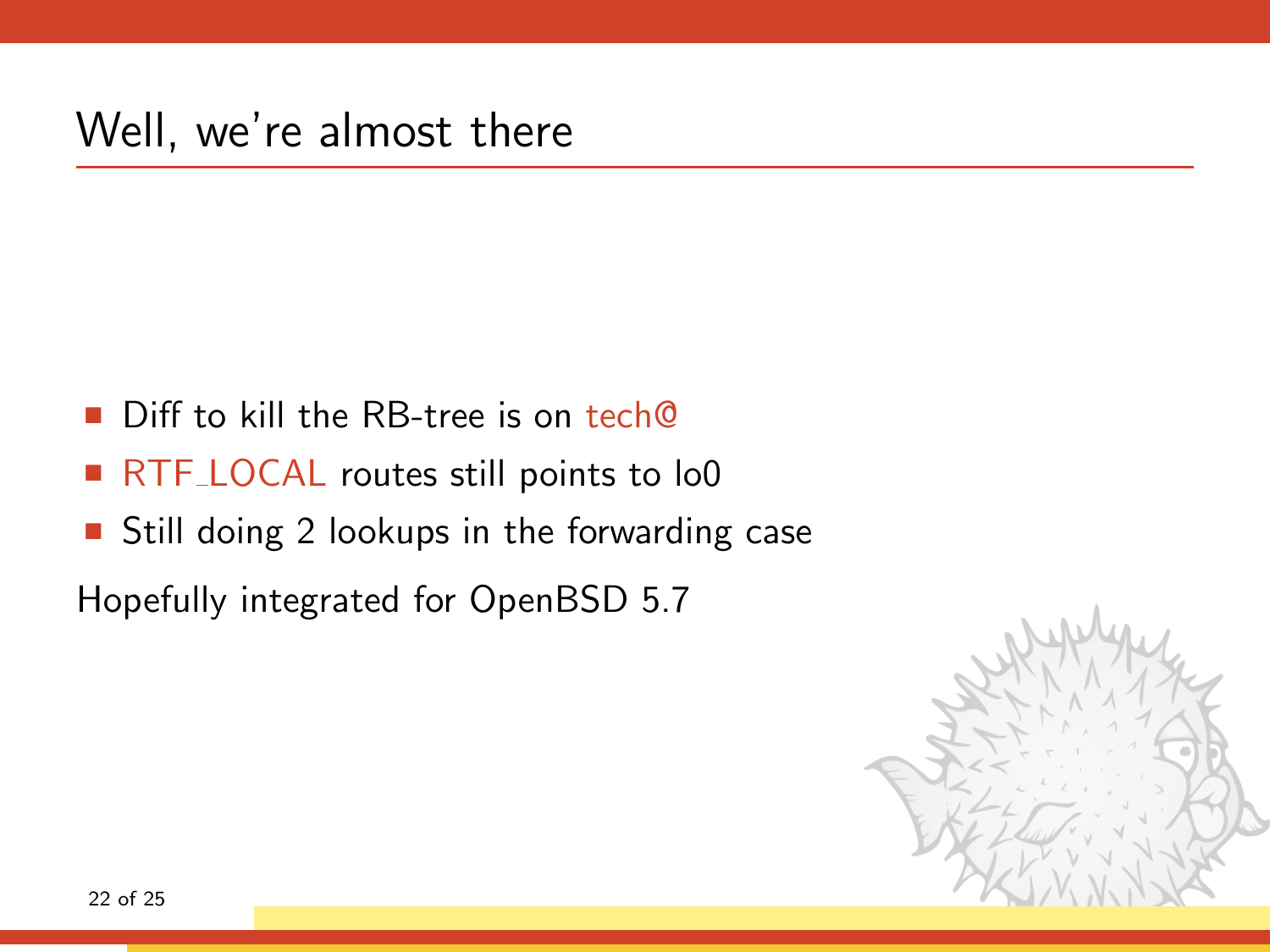[Motivation](#page-3-0)

[Representing Addresses & Routes](#page-5-0)

[Stack Metamorphosis](#page-12-0)

[Where are we now?](#page-18-0)

[Conclusion](#page-22-0)

<span id="page-22-0"></span>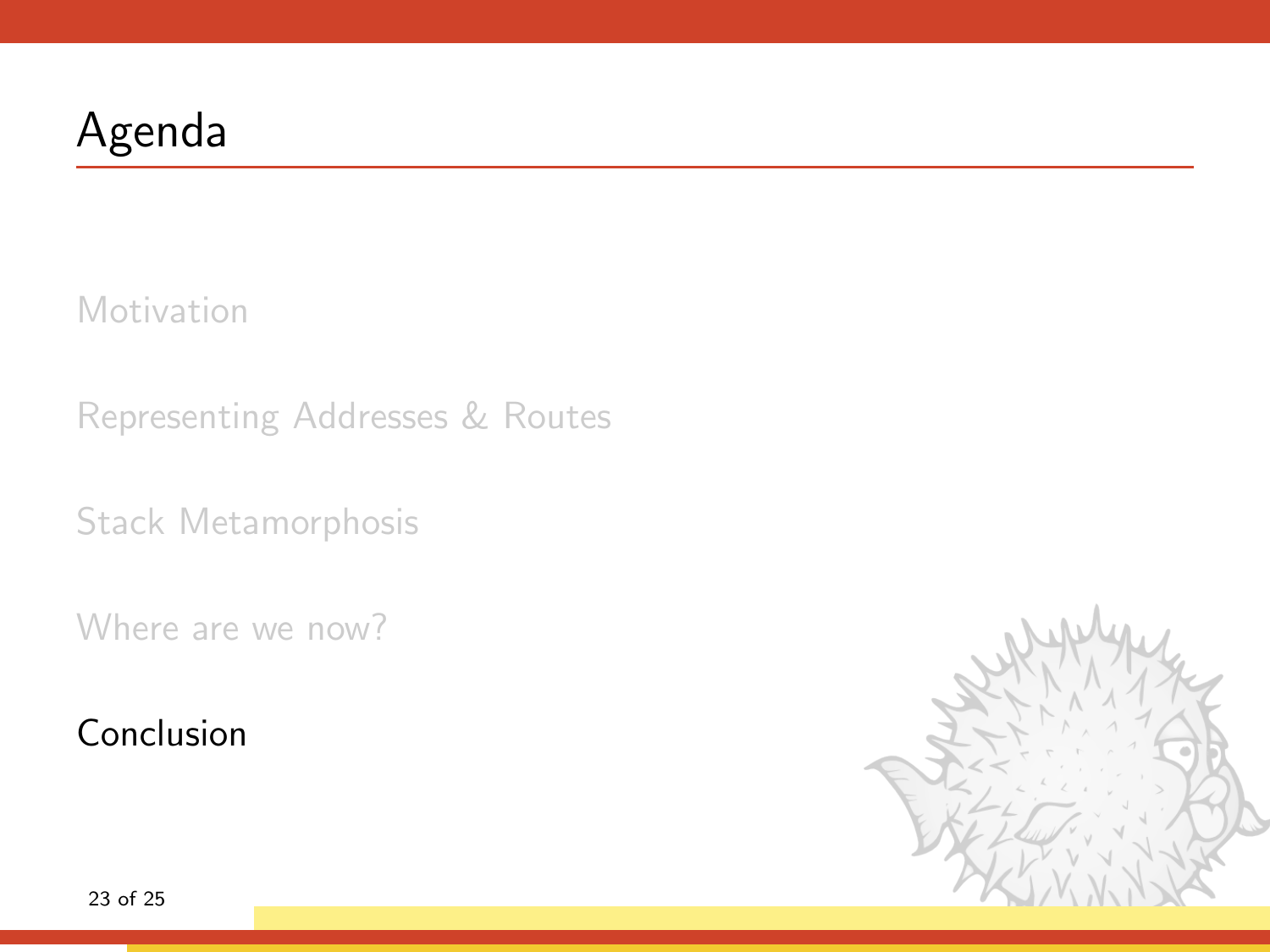### Conclusion

- Refactoring 30 years old code is hard
	- $\Box$  But we have a pretty good history
- **Very few people care because** 
	- $\Box$  It's not a "feature"
	- $\Box$  There's no visible speed gain
	- $\Box$  Changes always find some dragons
- Understanding what you're changing is important
	- $\Box$  Future developers won't hate you (or not that much)
- Still plenty of dragons